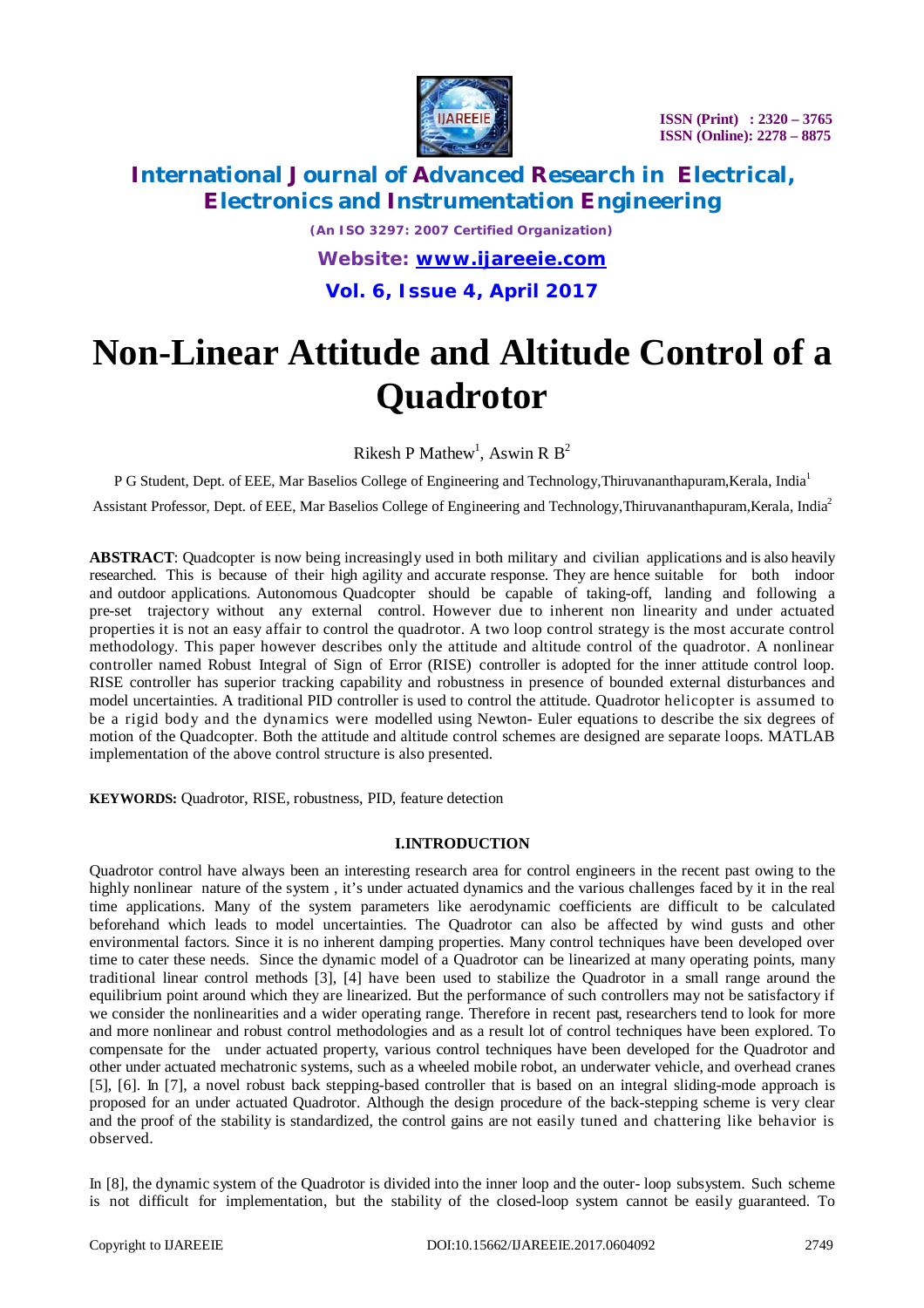

# **International Journal of Advanced Research in Electrical, Electronics and Instrumentation Engineering**

*(An ISO 3297: 2007 Certified Organization)*

#### *Website: [www.ijareeie.com](http://www.ijareeie.com)*

## **Vol. 6, Issue 4, April 2017**

overcome this drawback, an inner- and outer-loop-based flight controller is proposed in [9], and the Asymptotic Stability (AS) of the closed-loop system is proved via a theorem of cascaded systems. To compensate for the parametric uncertainties in the system here, an adaptive nonlinear control method will be a suitable choice and has been properly



Fig 1 (a) Quadcopter Moments (b) Quadcopter Axes

control method always requires a Linear Parameterization (LP) condition, and sometimes, the controller's singularities will come into action [11]. Recently, a new adaptive control design using the immersion and invariance (I&I) methodology is first proposed in [12] and then was further studied and worked on by many researchers [13]– [16]. This approach, is quite different from the classic adaptive method, and does not require the LP condition, nor does it require certainty equivalence. It also simplifies the stability analysis using the Lyapunov method by showing up by providing cross terms in the Lyapunov function [8]. In [14], an I&I method is used to estimate the unknown mass of a Vertical Take Off and Landing vehicle, and it guarantees that the estimation converges to its true value. In [15], to control a mini Quadrotor UAV and overcome the uncertainties related with the thrust and drag coefficients, Fujimoto *et al.*  simplified the dynamic model and developed an adaptive controller via the I&I methodology.

Due to the presence of external disturbances, devoted to the design of a robust controller for a quadrotor. In [13], a general sliding-mode control (SMC) is developed for a class of uncertain under actuated systems and then utilized to stabilize a quadrotor. However, one of the main drawbacks of the SMC is the chattering issue, which might deteriorate the control performance during practical implementation. To achieve a continuous control strategy, a robust integral of the signum of the error (RISE)-based controller is first presented in [14] and further developed by other researchers [15]. The RISE feedback control can compensate for external disturbances and modeling uncertainties while ensuring accurate tracking and semi global asymptotic convergence Unmanned aerial vehicles (UAVs) especially quadrotor drones are becoming the standard in reconnaissance in both military and civilian applications. Object identification and tracking are the typical requirement of most of these missions. So much research is being done in this field. Paula et al. [17] described the phases of identification, dynamic modelling and control of an unmanned aerial vehicle of type quadrotor intended to capture pictures and video in high definition with relatively low cost. Kim et al. [18] described wearable hybrid interface where eye motions and mental focus specifically impact the control of a quadcopter in threedimensional space. Kim et al. [18] described wearable hybrid interface where eye motions and mental focus specifically impact the control of a quadcopter in three-dimensional space. This brief intends to explore object detection using a monocular camera which may prove useful as the size of these drones are getting smaller by the day and thereby payload capacity is reducing making a need for smaller and lesser sensory devices on board the quadrotor.

The paper is divided into five sections. Section II presents the modeling of the under actuated Quadrotor. Section III details control problem formulation and the controller development. Section IV presents the simulation results of the attitude and altitude control loops. Finally a few conclusions and the possible improvements are listed in Section V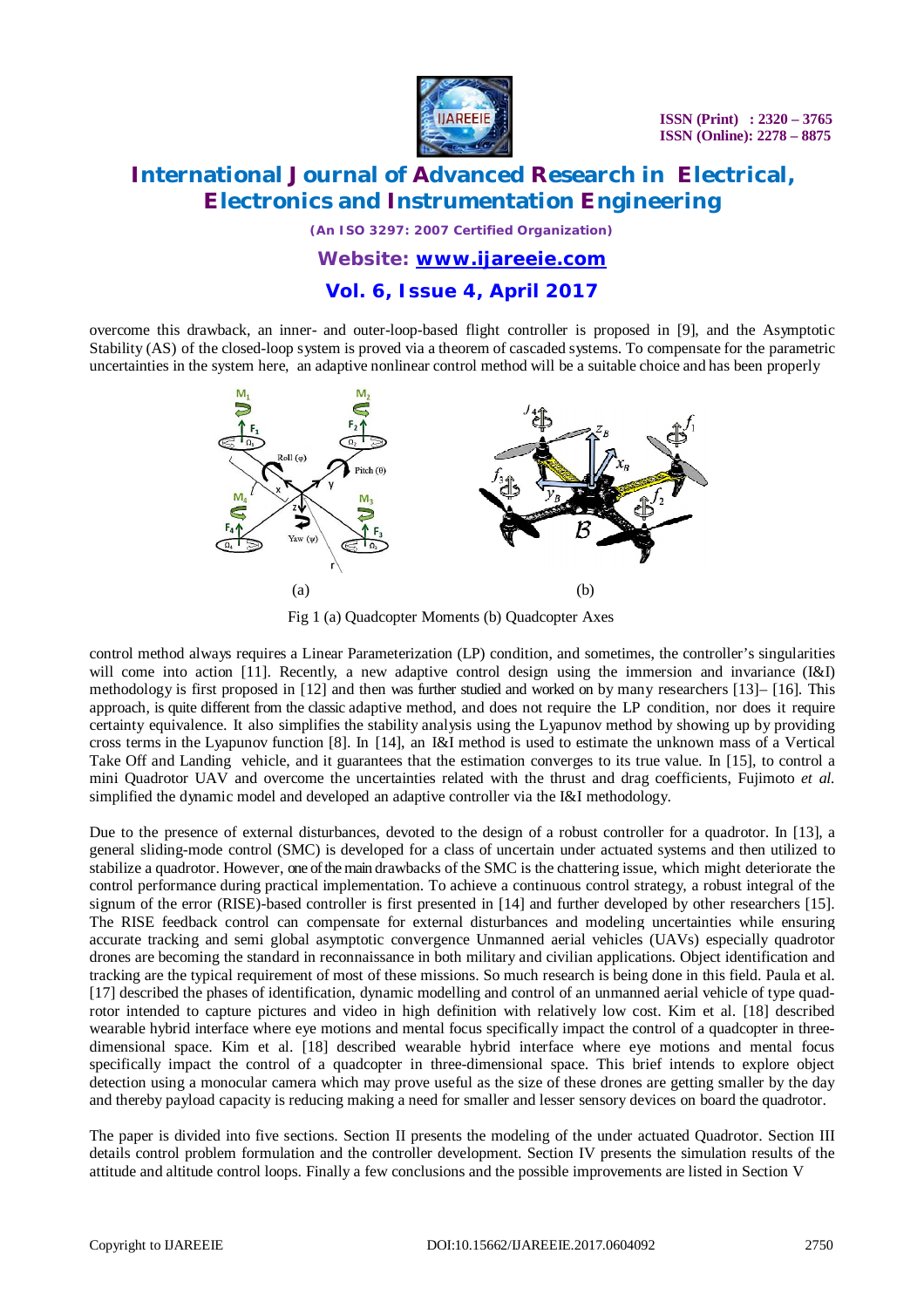

# **International Journal of Advanced Research in Electrical, Electronics and Instrumentation Engineering**

*(An ISO 3297: 2007 Certified Organization)*

### *Website: [www.ijareeie.com](http://www.ijareeie.com)*

### **Vol. 6, Issue 4, April 2017**

#### **II. QUADROTOR MODELLING**

A Quad rotor Helicopter or simply a Quadcopter is as mentioned previously an Unmanned Aerial Vehicle (UAV) which has four rotors or propellers producing thrust. It uses these rapidly spinning rotors to push air downwards, thus creating a thrust force in the downward direction thereby keeping the quadcopter in hover. Fig. 1 shows the quadcopter moments during operation and Fig. 2 shows the two reference frames. An inertial frame  $\Xi$  is taken to be stationary with respect to the earth and a body frame  $\mathbf{B}$  is fixed to the center of mass of the object

To fly a quad rotor helicopter, you have to balance its weight by generating an equivalent force (Lift) and balance moments about its Centre of Gravity (CG) by generating opposite moments. A quad-copter generates these required moments and lift force using its four rotors. Generating lift is restively easy, but the difficult part is generating moments to stabilize the machine and generating control forces to move it to a desired location or on a desired path. To fly stable in an orientation, net moment about the CG should always be zero or resultant of all the forces acting on the quadrotor should pass through its CG. If the resultant of the lift generated by all the rotors doesn't pass through CG, it creates a moment about the CG and tend to tilt the quad-copter until lift again passes through the CG. Also, to balance the angular momentum about the CG, two rotors are made to rotate clockwise and other two anticlockwise as shown in Fig. 1

#### **A. QUADROTOR DYNAMICS**

The Modelling of the dynamics of the Quadrotor is done following the Newton-Euler equations for a dynamic system. The quadrotor has six degrees of freedom namely the translational position (x, y, z) and attitude ( $\theta$ ,  $\varphi$ ). The following assumptions are also considered while modelling the system equations

- 1. The structure is rigid and symmetrical.
- 2. The center of gravity of the quadrotor coincides with the body fixed frame origin
- 3. The propellers are rigid
- 4. Thrust and drag are proportional to the square of propeller's speed.

The dynamics of the quadrotor were adopted from [2], [19]. A few assumptions from [20] has also been adapted to obtain the model as required for our analysis

$$
\begin{aligned}\n\dot{m}x &= -K_1 \dot{x} + u_t [\cos\phi \sin\theta \cos\varphi + \sin\phi \sin\varphi] \\
m\ddot{y} &= -K_2 \dot{y} + u_t [\cos\phi \sin\phi \sin\theta - \sin\phi \cos\varphi] \\
\dot{m}z &= -K_3 \dot{z} - mg + u_t [\cos\phi \cos\theta] \\
J_1 \ddot{\phi} &= -K_4 l \dot{\phi} + d_1(t) + l\tau_1 \\
J_2 \ddot{\theta} &= -K_5 l \dot{\theta} + d_2(t) + l\tau_2 \\
J_3 \ddot{\phi} &= -K_5 l \dot{\phi} + d_3(t) + c\tau_2\n\end{aligned} \tag{1}
$$

where m $\epsilon R^+$  denotes the mass,  $J_i \epsilon R^+$  for i=1,2,3 are the moments of inertia,  $K_i \epsilon R^+$  for i=1,2,3,4,5,6 denotes the aerodynamic damping coefficients, g is the acceleration due to gravity,  $u_t(t)$ ,  $\tau_1(t)$ ,  $\tau_2(t)$ , and  $\tau_3(t)$  denote the total thrust and the three rotational forces produced by the four rotors and  $c\epsilon R^+$  represents a constant force-moment factor. The rotation from the body frame to inertial frame describes the orientation of the quadrotor.

$$
R = \begin{bmatrix} c\theta c\varphi & s\theta s\varphi c\varphi & s\theta c\varphi c\varphi + s\varphi s\varphi \\ c\theta s\varphi & s\theta s\varphi s\varphi + c\theta c\varphi & s\theta c\varphi c\varphi - s\theta c\varphi \\ -s\theta & c\theta s\varphi & c\theta c\varphi \end{bmatrix}
$$
 (2)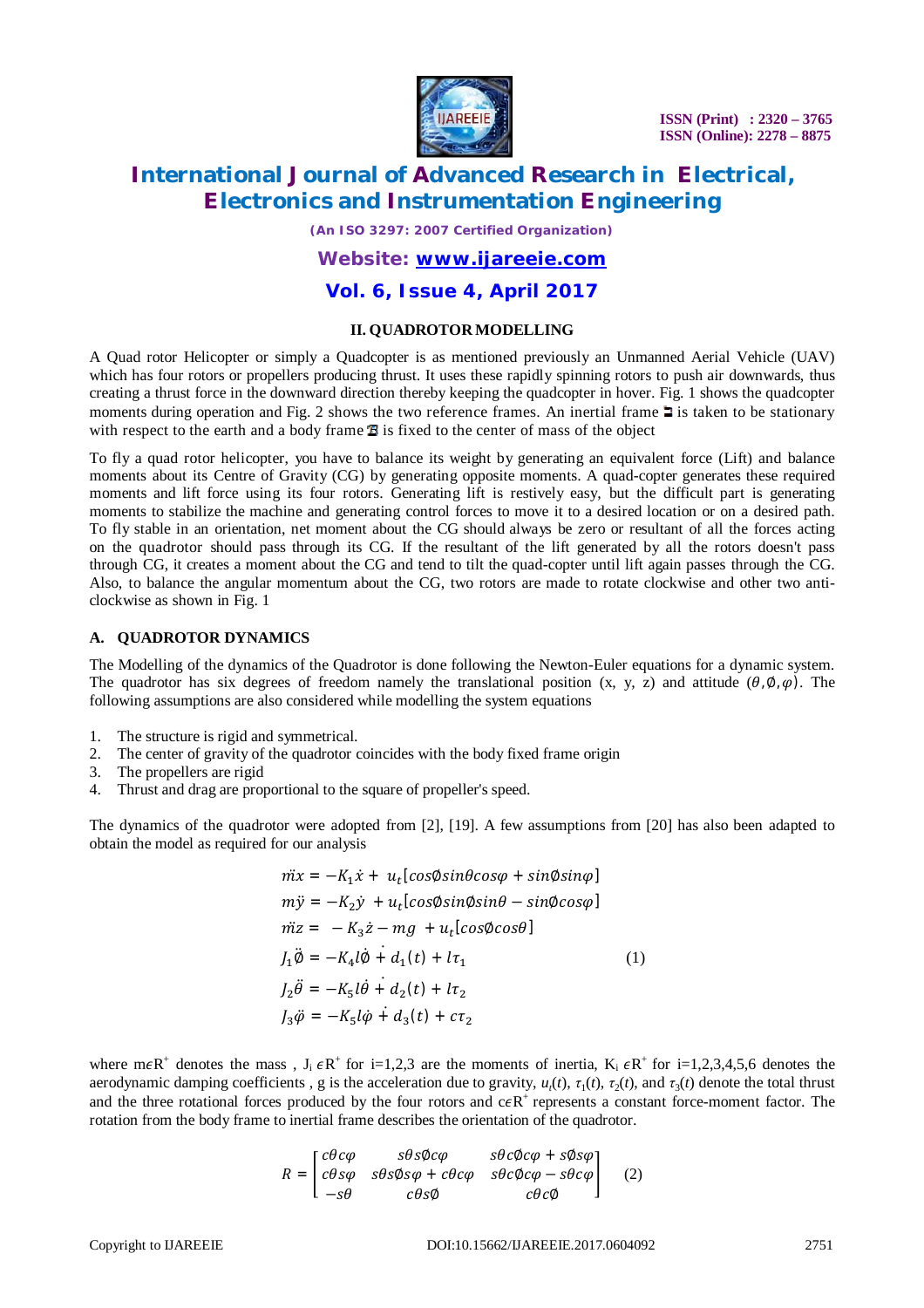

# **International Journal of Advanced Research in Electrical, Electronics and Instrumentation Engineering**

*(An ISO 3297: 2007 Certified Organization)*

*Website: [www.ijareeie.com](http://www.ijareeie.com)*

## **Vol. 6, Issue 4, April 2017**

The rotation matrix is given by R (2), where s and c denote sin and cosine. The control inputs  $U_1$ ,  $U_2$ ,  $U_3$ , and U4 can be obtained from motor thrusts as

$$
U_1 = T_1 + T_2 + T_3 + T_4
$$
  
\n
$$
U_2 = -T_1 - T_2 + T_3 + T_4
$$
  
\n
$$
U_3 = -T_1 + T_2 + T_3 - T_4
$$
  
\n
$$
U_4 = -T_1 - T_2 + T_3 - T_4
$$
\n(3)

The inertial matrix for the quadrotor is a diagonal matrix, the diagonal elements, which are the product of inertia, are zero due to the symmetry of the quadrotor.

$$
\begin{bmatrix} I_{xx} & 0 & 0 \\ 0 & I_{yy} & 0 \\ 0 & 0 & I_{zz} \end{bmatrix}
$$
 (4)

where  $I_{xx}$ ,  $I_{yy}$  and  $I_{zz}$  are the moments of inertia about the principle axes in the body frame. The gyroscopic moment of a rotor is a physical effect in which gyroscopic torques or moments attempt to align the spin axis of the rotor along the inertial z-axis. The quadrotor is also subject to aerodynamic forces and moments.

$$
F_i = \frac{1}{2} \rho A C_T r^2 w_i^2
$$
 (5)  

$$
M_i = \frac{1}{2} \rho A C_D r^2 w_i^2
$$
 (6)

where  $\rho$  is the density of surrounding air, C<sub>T</sub>, C<sub>D</sub> are the aerodynamic coefficients,  $w_i^2$  is the angular velocity, Ablade area. Clearly, the aerodynamic forces and moments depend on the geometry of the propeller and the air density. Since for the case of quadrotor, the maximum altitude is usually limited, thus the air density can be considered constant. The following section describes the non-linear control structure capable of providing accurate tracking even in the presence of external disturbances and modelling uncertainties.

#### *B. MOTOR DYNAMICS*

Most motors used on Quadcopters are now out-runner which means, the rotating part is on the outside, and not on the inside as in the case of in-runner motors). With such a layout these motors can generate much more torque as compared to their in-runner counterparts. High torque is required for a quadcopter, as we maintain balance by changing the revolutions of the motor. The higher the torque the faster, can change the speed of the propellers be brought about. High torque implies that we don't essentially need gearbox, and hence can save a lot of mass. But out-runners are not very practical for brushed commutation, as it require lots of wires and additional contacts. Hence most of the outrunners are brushless. The brushless motors are way more powerful for their weight than available brushed motors and are also comparatively efficient. The voltage and current equation for BLDC motor is given below.

$$
v = R_{mot}i_a + L_{mot} \frac{di_a}{dt} + K_{mot} \omega
$$

$$
i_a = \frac{v - K_{mot} \omega_i}{R_{mot}}
$$
(7)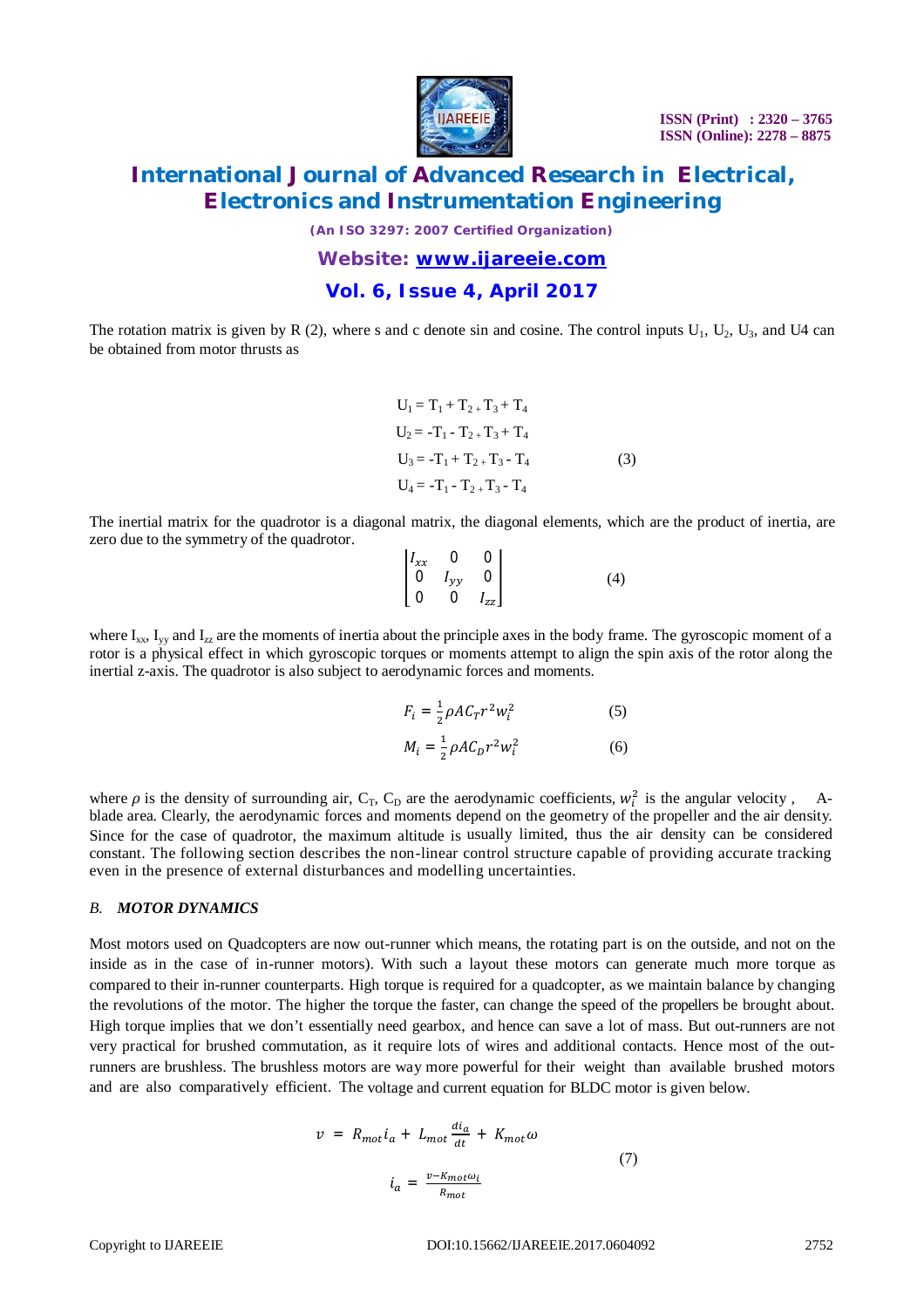

# **International Journal of Advanced Research in Electrical, Electronics and Instrumentation Engineering**

*(An ISO 3297: 2007 Certified Organization)*

*Website: [www.ijareeie.com](http://www.ijareeie.com)*

### **Vol. 6, Issue 4, April 2017**

Motor Power is given by product of voltage  $(v)$  and current  $(i_a)$  and the toque equation is given by  $(5)$ 

$$
\tau = k_t (I - I_0) \tag{8}
$$

From Momentum Theory we can obtain

$$
\nu_h = \sqrt{\frac{r}{2\rho A}}\tag{9}
$$

Reducing and combining equations from  $(4) - (6)$ , we can obtain

$$
T = k\omega^2 \tag{10}
$$

i.e. the motor torque is proportional to the propeller speed

#### **III. PROBLEM FORMULATION AND CONTROL DEVELOPMENT**



Fig. 2. Structure of Altitude-Attitude Control System

The control development of a Quadrotor is a tad difficult process owing to the highly under actuated nature of the quadcopter meaning that the number of independent control inputs (which is in this case the thrust produced by the four rotors) is lesser than the number of variables that need to be controlled (which in case of a quadrotor are the three translational positions and the three attitude angles). Therefore it is always advisable to formulate a two loop control structure to control the two set of dynamics. Also from analyzing the quadrotor dynamics derived by Newton-Euler Method we can see that the translational dynamics are dependent on the attitude but the attitude dynamics are completely independent of the translational dynamics. Therefore a good strategy would be to control the position of the quadrotor in the outer loop and generate the desired two attitude values theta  $(\theta)$  and phi  $(\emptyset)$  from the control outputs of the position controllers. The heading psi  $(\varphi)$  is given as the reference. The calculation of desired values of theta ad psi are not discussed in this brief as it is aims to develop only a non- linear controller for the attitude and an altitude controller

The general structure of the control system is shown in Fig. 2. This section presents the attitude and altitude control for a quadrotor. The altitude control is separated from the attitude control loop and implements different controller as well. The altitude controller used here is a traditional PID controller which has the general structure as given in (4). The proportional  $(K_n)$  accounts for the current values of error, the integral  $(K_i)$  term accounts for the past values of error and derivative term  $(K_d)$  compensates for future trends in error based on the rate of its change in the present

$$
\mu_{z} = K_{pz} e_{z} + K_{dz} e_{z} + K_{iz} \int_{0}^{t} e_{z} , e_{z} = z_{d} - z \qquad (11)
$$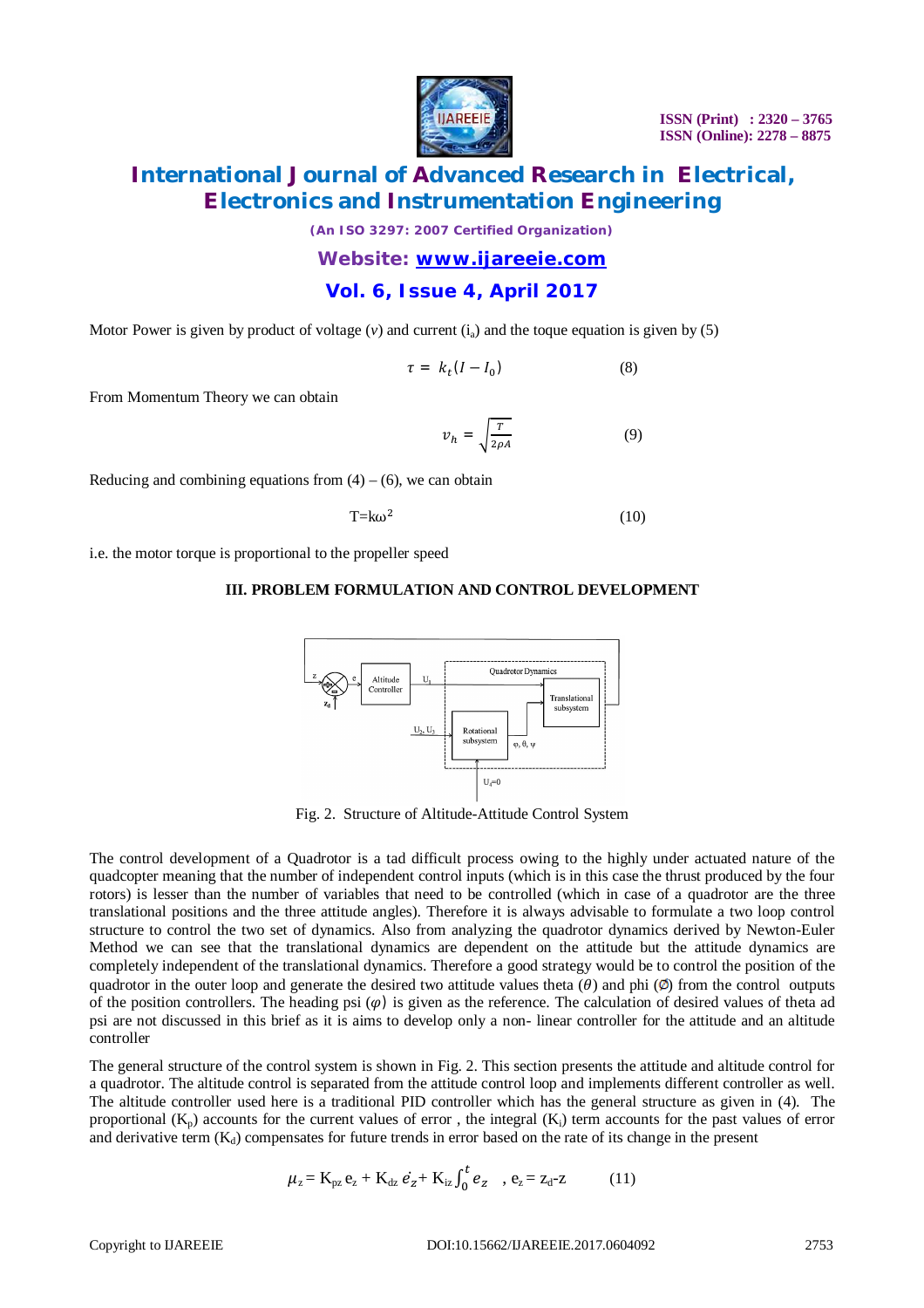

# **International Journal of Advanced Research in Electrical, Electronics and Instrumentation Engineering**

*(An ISO 3297: 2007 Certified Organization)*

# *Website: [www.ijareeie.com](http://www.ijareeie.com)*

### **Vol. 6, Issue 4, April 2017**

However for the attitude control loop, a novel nonlinear controller is used which was first proposed in [19]. This nonlinear control methodology, named as RISE (robust integral of the signum of the error) feedback control, has fewer requirements for the dynamic model knowledge and maintains robustness with respect to structural or non-structural uncertainties and non-vanishing external disturbance. The objective is to design a robust controller that guarantee tracking of desired attitude for proper flight control. To implement this control strategy the attitude errors are first calculated as follows

$$
e_{\emptyset 1} = \emptyset_d - \emptyset, e_{\theta 1} = \theta_d - \theta, e_{\varphi 1} = \varphi_d - \varphi \qquad (12)
$$

Next step is to define the auxiliary errors of the above system as follows

$$
e_{\theta 2} = e_{\theta 1} + \alpha_{\theta} e_{\theta 1}
$$
  
\n
$$
e_{\theta 2} = e_{\theta 1} + \alpha_{\theta} e_{\theta 1}
$$
  
\n
$$
e_{\phi 2} = e_{\phi 1} + \alpha_{\phi} e_{\phi 1}
$$
\n(13)

where  $\alpha_{\emptyset}$ ,  $\alpha_{\theta}$ ,  $\alpha_{\omega}$  are positive constants.

Following the similar steps in [24], a continuous RISE feedback control law to attain the mentioned control objective is as follows

$$
\mu_{\emptyset} = K_{s\emptyset}e_{\emptyset 2} + \int_{0}^{t} (K_{s\emptyset}\alpha_{\emptyset}e_{\emptyset 2} + \beta_{\emptyset}sgn(e_{\emptyset 2}(\tau)))d\tau
$$
\n
$$
\mu_{\theta} = K_{s\theta}e_{\theta 2} + \int_{0}^{t} (K_{s\theta}\alpha_{\theta}e_{\theta 2} + \beta_{\theta}sgn(e_{\theta 2}(\tau)))d\tau
$$
\n
$$
\mu_{\phi} = K_{s\phi}e_{\phi 2} + \int_{0}^{t} (K_{s\phi}\alpha_{\phi}e_{\phi 2} + \beta_{\phi}sgn(e_{\phi 2}(\tau)))d\tau
$$
\n(14)

where  $K_{s\theta}$ ,  $K_{s\phi}$ ,  $K_{s\phi}$  are positive constants and sgn(.) represents the signum function. The MATLAB implementation of the RISE controller is given in Fig.4. This control technique may also be extended to any other similar system. The stability analysis for the above controller is mentioned in [14]

#### **IV. SIMULINK VALIDATION**

The attitude and altitude controllers were implemented in MATLAB Simulink platform to verify the effectiveness of the same. The Quadrotor dynamics were first simulated in open loop to verify the performance. The quadrotor parameters were adopted from [16]. The rotors speed required for the quadrotor to hover was calculated using the following equation

$$
mg = 4F_i = 4K_f\omega^2 \tag{15}
$$

Where  $K_{fis}$  the motor constant and  $\omega$  is the propeller velocity. The input to the quadrotor dynamics is steadily increased in parts to check whether the increase in applied thrust only causes variation to the altitude. If so the system modelling is satisfactory. The other dynamics can be checked by providing respective inputs to the various channels to verify the model accuracy. Then an altitude controller is introduced followed by an attitude controller as the resulting structure is as in Fig 3.

In order to analyze the tracking capability of the system a reference signal is designed which zero value at the start of simulation and followed by both positive and negative peaks and the system is made to follow the trajectory using the controllers. The reference are given individually for each of the controllers. It should be noted that yaw angle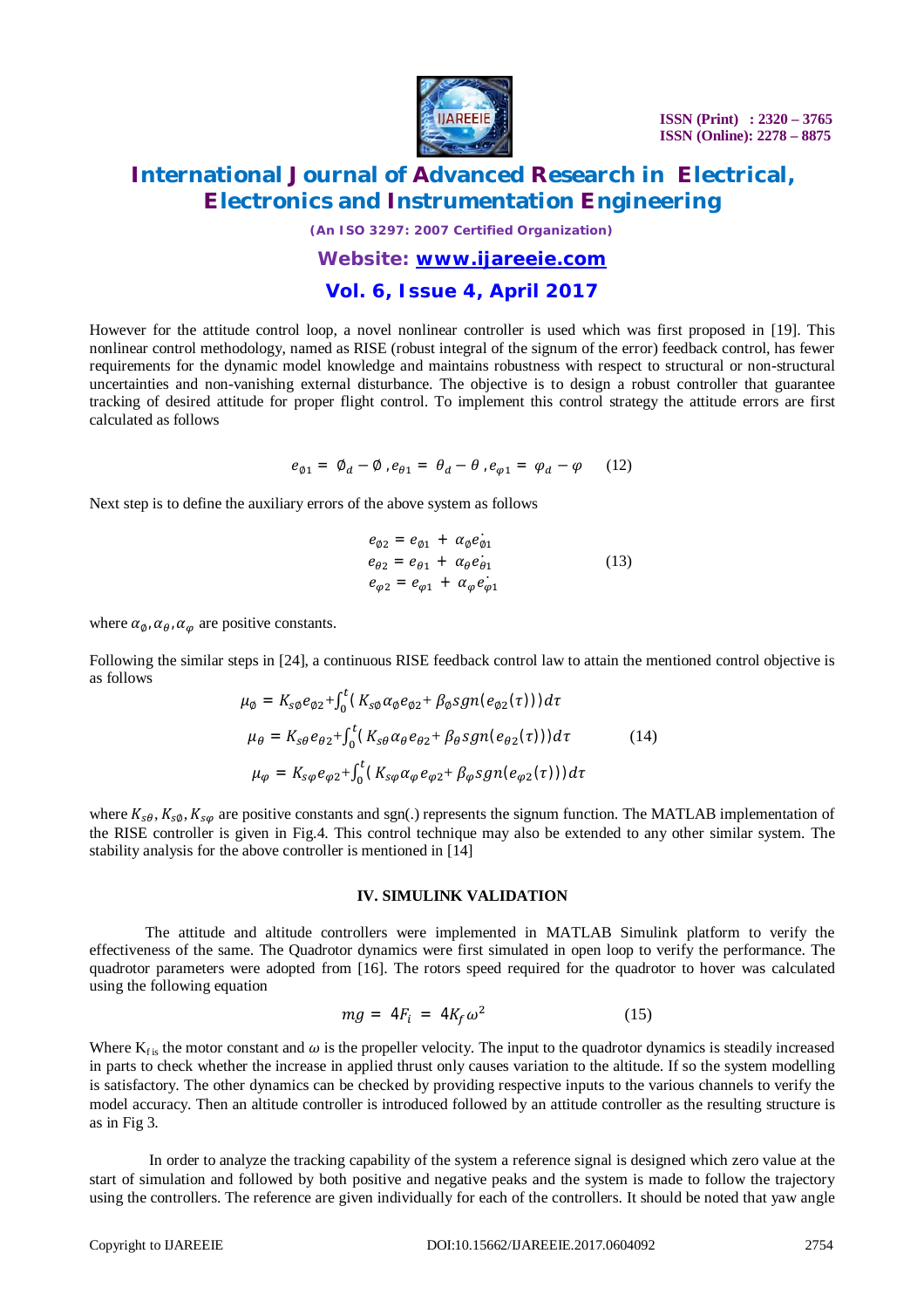

# **International Journal of Advanced Research in Electrical, Electronics and Instrumentation Engineering**

*(An ISO 3297: 2007 Certified Organization)*

### *Website: [www.ijareeie.com](http://www.ijareeie.com)*

### **Vol. 6, Issue 4, April 2017**

should be preferably kept as low as possible if not zero. Therefore simulations are also done with yaw reference as zero which is shown in Fig 14. The control output of altitude is given to the attitude loop for the desired value of thrust in the system dynamic equations as given is (1) .The results from Simulink Implementation shows that the suggested controller is capable of accurately tracking the attitude angles of the quadrotor to the best possible extend. The pitch, roll and yaw dynamics were subjected to varying trajectories to study the tracking capability of the controller. The pitch and roll response are quite similar owing to the almost equal dynamics due to the symmetry of the system.



Fig 3. Pitch Response to Varying trajectory Fig 4. Roll Response to Varying trajectory

Pitch response (Fig 3) is characterized by a rise time of 1.1 seconds with a constant steady state error of 15 percent. The roll response (Fig 4) is much faster with a rise time of about 0.3 seconds and steady state error less than 1 percent. The yaw moment (Fig 5) maintains a constant error which is owing to the inherent non linearity of the system. The response of the yaw dynamics (Fig 6) to zero tracking gives you a clearer picture of the above mentioned case in Fig 8. In order to check the ability of the PID controller to achieve a required height it's a subject to step input which forces the quadrotor from an initial height of zero meters from the ground to above 5 meters above the ground. Fig 9 gives the response characteristics of the altitude controller and as seen has very fast tracking abilities. It has a rise time of about 0.5 seconds and overshoots to about 13 percent more than the required value (Fig 7) before settling to the desired altitude in less than 0.5 seconds after overshoot and with almost zero steady state error. Thus the proposed control structure with nonlinear RISE controller for the attitude control and PID controller for the altitude is capable of providing better tracking performance. The response characteristic of RISE has been compared with PID response characteristic from the reference and is found to have better tracking capabilities and disturbance tolerance.



Fig 5. Yaw Response to Varying trajectory Fig 6. Yaw being tracked to zero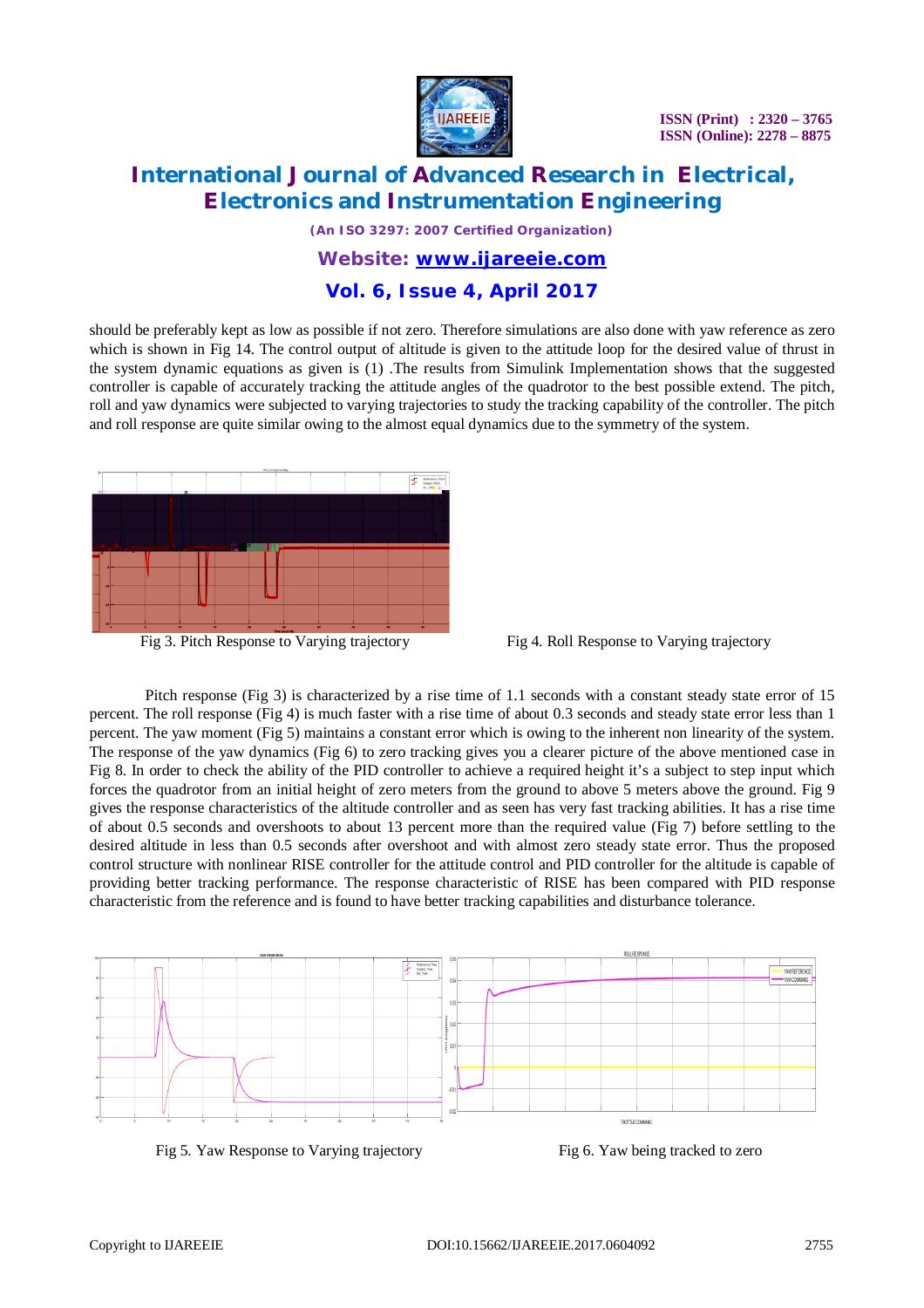

# **International Journal of Advanced Research in Electrical, Electronics and Instrumentation Engineering**

*(An ISO 3297: 2007 Certified Organization)*

*Website: [www.ijareeie.com](http://www.ijareeie.com)*

## **Vol. 6, Issue 4, April 2017**



#### **V. CONCLUSION**

This brief aimed to point out the importance of non-linear controllers in designing tracking algorithms for under actuated nonlinear systems. The system considered was a highly under actuated Quadrotor system and it was modelled using Newton- Euler equations. A fairly novel controller named RISE was studied and formulated for the attitude control of the quadrotor and a traditional PID controller was implemented for the altitude control. The modelling and controllers were implemented in MATLAB/Simulink and results analyzed. It has been found that the nonlinear controller has very good tracking capabilities and is less susceptible to disturbances. The PID controller was also sufficient to track the system to the desired altitude. Further advancements to the work may include a complete tracking control of the quadrotor using a nonlinear two loop which provides both accurate translational position tracking.

#### **ACKNOWLDGEMENT**

 The author would like to acknowledge the Professors, staff and PG Students of Department of Electrical and Electronics of Mar Baselios College of Engineering and Technology, Kerala, India for their support and guidance in carrying out the work.

#### **REFERENCES**

- 1. Bo Zhao, Bin Xian, Yao Zhang, and Xu Zhang "Nonlinear Robust Adaptive Tracking Control of a Quadrotor UAV Via Immersion and Invariance Methodology" IEEE Transactions on Industrial Electronics, vol. 62, no. 5, may 2015
- *2.* K. S. Peterson, J. W. Grizzle, and A. G. I.González, S. Salazar, and R. Lozano, "Chattering-free sliding mode altitude control for a quad- rotor aircraft: Real-time application," *J. Intell. Robot. Syst.*, vol. 73, no. 1–4, pp.137–155, Jan.2014
- *3.* D. Mellinger, M. Shomin, and V. Kumar, "Control of quadrotors for robust perching and landing,"in *Proc. Int. Powered Lift Conf.*, 2010, pp. 1–8.
- *4.* F. Rinaldi, S. Chiesa, and F. Quagliotti, "Linear quadratic control for quadrotors UAVs dynamics and formation flight," *J. Intell. Robot. Syst.*, vol. 70, no. 1–4, pp. 203–220, Apr.2013
- *5.* Y. Fang, P. Wang, N. Sun, and Y. Zhang, "Dynamics analysis and nonlinear control of an offshore boom crane," *IEEE Trans. Ind. Electron.*, vol. 61, no. 1, pp. 414–427, Jan. 2014.
- 6. N. Sun, Y. Fang, and X. Zhang, "Energy coupling output feedback control of 4-DOF under actuated cranes with saturated inputs," *Automatica*, vol. 49, no. 5, pp. 1318–1325, May 2013
- 7. H. Ramirez-Rodriguez, V. Parra-Vega, A. Sanchez-Orta, and O. Garcia- Salazar, "Robust backstepping control based on integral sliding modes for tracking of quadrotors," *J. Intell. Robot. Syst.*, vol. 73, no. 1–4, pp. 51–66, Jan. 2014.
- 8. E. N. Johnson and S. K. Kannan, Adaptive trajectory control for autonomous helicopters,"*J. Guid., Control, Dynam.*, vol. 28, no. 3, pp. 524–538, May/Jun. 2005.
- 9. F.Kendoul "Nonlinear hierarchical flight controller for unmanned rotorcraft: Design, stability, experiments," *J. Guid., Control, Dynam.*, vol. 32, no. 6, pp. 1954–1958, Nov./Dec.2009
- 10. J. E. Slotine and W. Li, *Applied Nonlinear Control*. Englewood Cliffs, NJ, USA: Prentice- Hall, 1991.